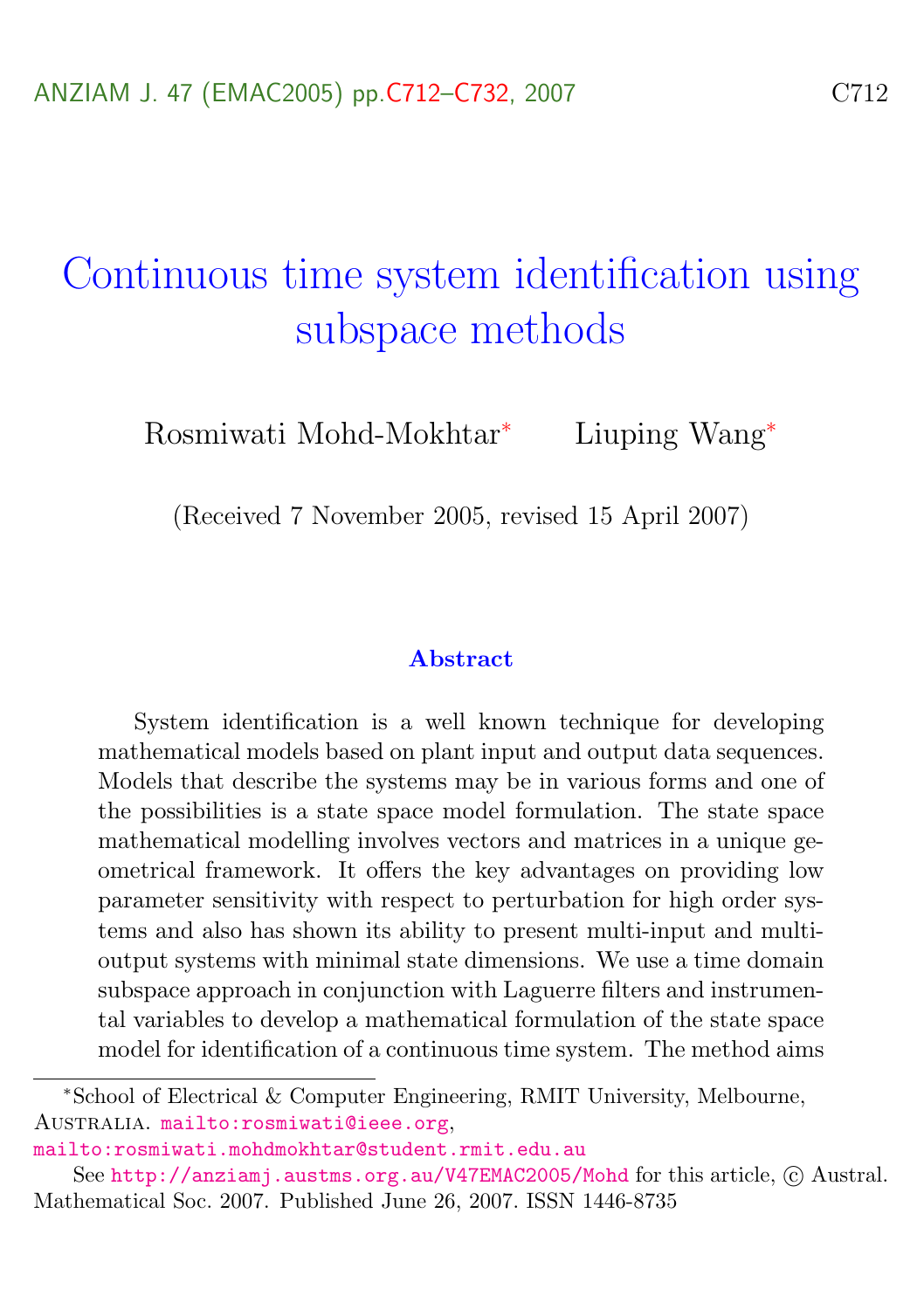<span id="page-1-1"></span>at searching for accurate matrices of the state space model to ensure that the constructed model closely mimics the actual system as well as provide information for the purpose of control system design. The subspace identification algorithm provides state space models with better conditioning, improved quality and easily maintainable parametrisation. The algorithm is validated with identification of two systems: a simulated plant, and a magnetic bearing system. For both systems, the computer simulation results demonstrate that the obtained model describes the system closely.

# **Contents**

| 1 Introduction                          | C713 |
|-----------------------------------------|------|
| 2 Continuous time system identification | C715 |
| 2.1 Constructing filtered data matrices | C719 |
| $2.2\,$                                 | C721 |
|                                         | C722 |
| 3 Simulation examples                   | C723 |
| 3.1                                     | C723 |
| 3.2 <sub>1</sub>                        | C725 |
| Conclusion                              | C729 |
| <b>References</b>                       |      |

# <span id="page-1-0"></span>1 Introduction

System identification provides a useful means to obtain mathematical models for controller design [\[1,](#page-17-2) [2\]](#page-17-3). The identified models predict dynamic proper-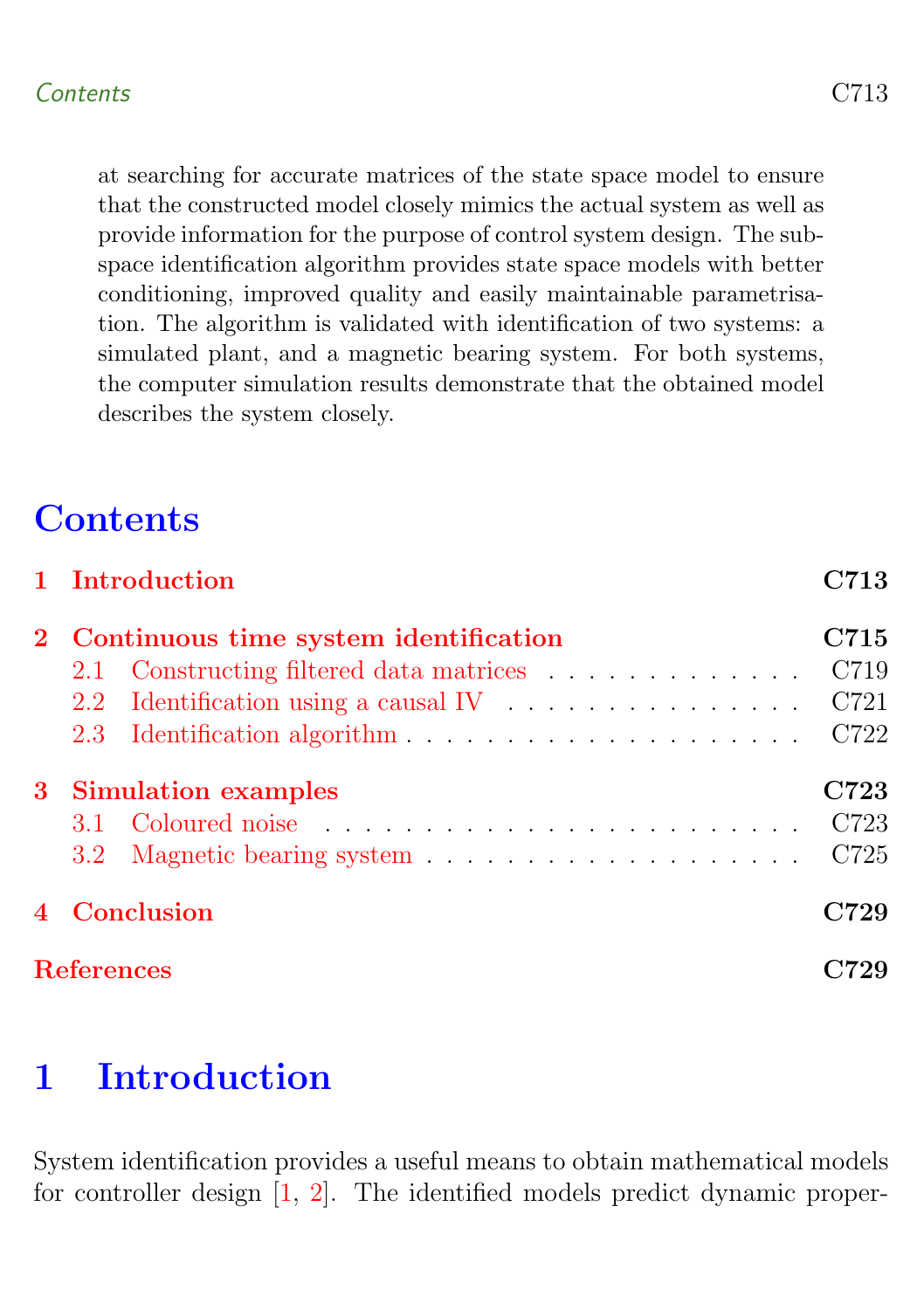#### <span id="page-2-0"></span>1 Introduction C714

ties of a given system under various operating conditions. Nowadays, system identification is considered as a well known technique for developing mathematical models based on plant input and output data sequences. The motivation and goal of researching into this area partially lie on achieving an accurate plant model which therefore will be useful for further investigation of the system controller design. This article studies the continuous time system, and the model is constructed in the framework of state space model formulation. The state space mathematical realisation involves vectors and matrices in a unique geometrical framework. It offers the key advantages of providing low parameter sensitivity with respect to perturbation for higher order systems and also has shown its ability to present multi-input and multioutput systems with minimal state dimensions.

A time domain subspace approach builds the state space model. Since the first introduction, subspace methods have shown promising achievement in developing a model for application such as flexible structure  $[3, 4]$  $[3, 4]$ , flexible aircraft [\[5\]](#page-19-1), aircraft dynamics [\[6\]](#page-19-2), power transformer [\[7\]](#page-19-3), antenna array system [\[8\]](#page-19-4), distillation columns in the chemical industry [\[9\]](#page-19-5) and semiconductor exposure apparatus [\[10\]](#page-19-6). In addition to its numerical simplicity and requiring no iterative procedures, the subspace method is also convenient for optimal estimation and control. However, without special treatment, the subspace method usually gives bias when implemented to a system that works under closed-loop operation. Ljung [\[1\]](#page-17-2) identified that the problem is due to correlation between process noise (from feedback mechanism) to the input system. Nevertheless, it is desirable to have a subspace approach that works satisfactorily regardless of whether the data is collected in open-loop or closed-loop manner.

The subspace method for continuous time system identification presented in this article is partially influenced by the ideas of Yang  $[11]$ , with time domain perception instead of frequency domain. Haverkamp [\[12\]](#page-20-0) gives a similar perspective. Here, the Laguerre filter constructing the w-operator is implemented similar to Yang [\[11\]](#page-19-7) and an instrumental variable adopting to the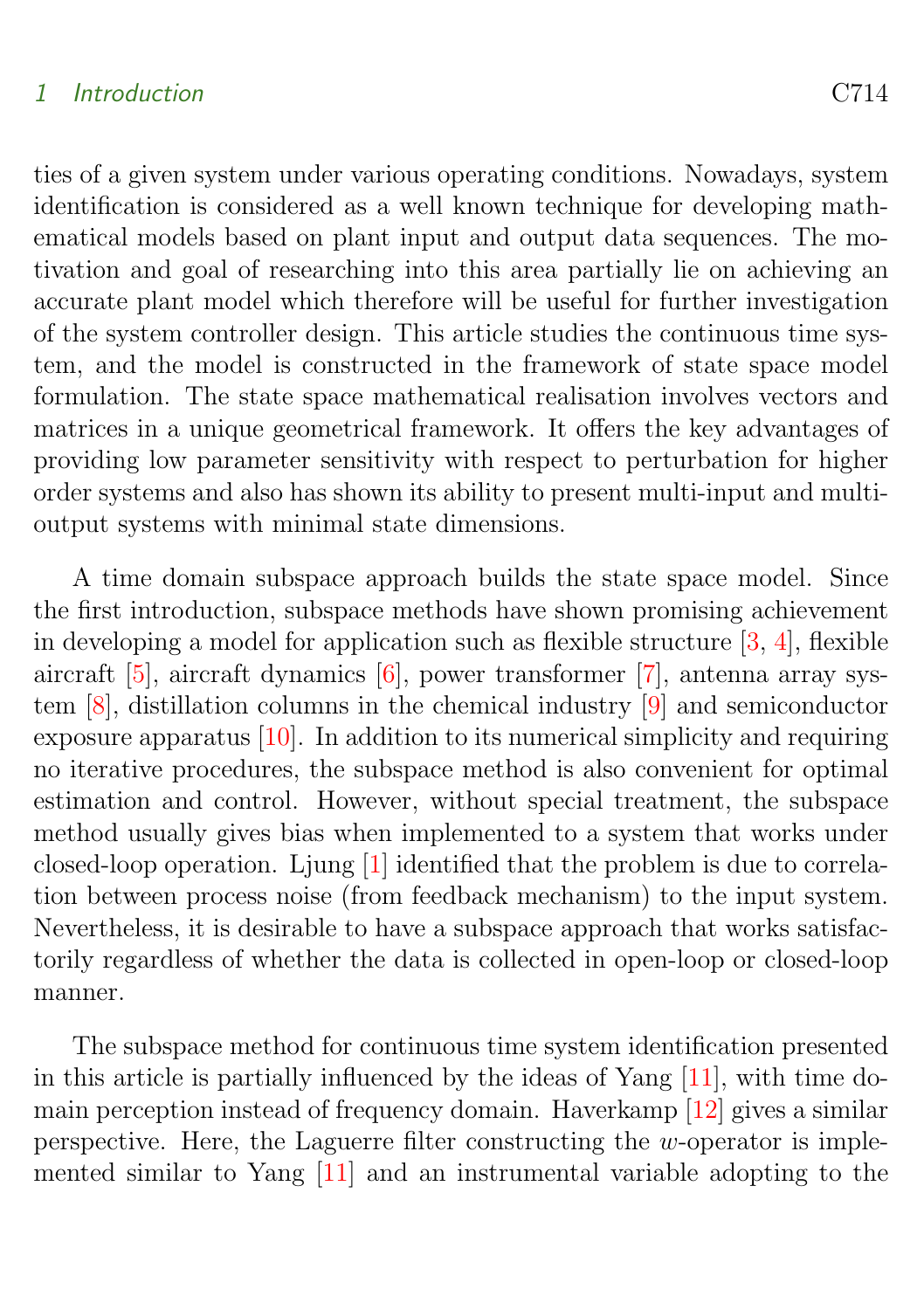<span id="page-3-2"></span>constructing model is similar to Haverkamp's [\[12\]](#page-20-0). The instrumental variables are constructed based on the responses of higher order Laguerre filters which reduces the effects of noise and disturbances on the estimate of the state space model. Furthermore, the modified Gram–Schmidt factorisation has provided us with better conditioning in comparison to standard LU factorisation.

The remainder of the article goes as follows. Section [2](#page-3-0) presents the algorithm for continuous time system identification using subspace method. The construction of the filtered data matrices is addressed and the framework of identification algorithm is also outlined in Section [2.](#page-3-0) Section [3](#page-11-0) shows the experimental identification results to illustrate the performance of the subspace method on identifying two continuous-time systems: one is a simulated plant with coloured noise while the other is a magnetic bearing system apparatus. Section [4](#page-17-1) concludes.

# <span id="page-3-0"></span>2 Continuous time system identification

In mathematical formulation, the continuous time system is given by the state space model equations

<span id="page-3-1"></span>
$$
\dot{x}(t) = Ax(t) + Bu(t), \qquad (1)
$$

$$
y(t) = Cx(t) + Du(t). \tag{2}
$$

Here,  $x(t) \in \mathbb{R}^n$  is the state vector,  $u(t) \in \mathbb{R}^m$  is the measured input signals, and  $y(t) \in \mathbb{R}^l$  is the measured output signals. Matrices  $A \in \mathbb{R}^{n \times n}$ ,  $B \in$  $\mathbb{R}^{n \times m}$ ,  $C \in \mathbb{R}^{l \times n}$  and  $D \in \mathbb{R}^{l \times m}$  are the system matrices. The *i* denotes the time derivative of  $r$ .

Next, we introduce the Laguerre filter used in the continuous time identification algorithm. The Laguerre filters are closely related to the first order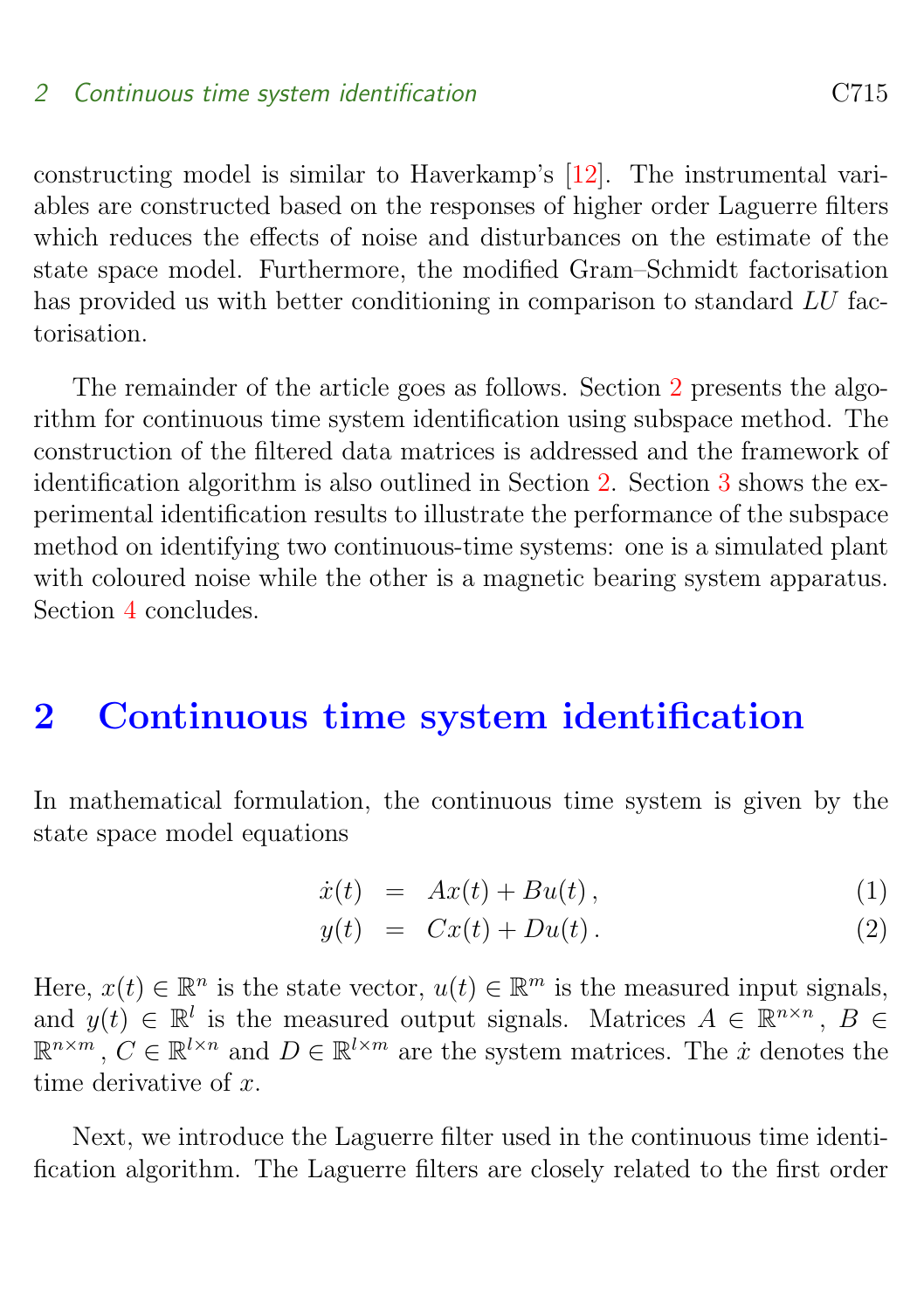## <span id="page-4-0"></span>2 Continuous time system identification contraction C716

all-pass filter. They also have certain similarities with the discrete time domain z-operator  $[12]$ . These properties are exploited in the identification of continuous time systems. The ith continuous time Laguerre filter is

$$
L_i(s) = \sqrt{2p} \frac{(s-p)^{i-1}}{(s+p)^{i+1}},
$$
\n(3)

where  $p > 0$  is the scaling factor to ensure that the filters are stable.

Let us introduce a  $w$ -operator that corresponds to the all-pass Laguerre filter:

$$
w(s) = \frac{s-p}{s+p}, \quad s = p\frac{1+w}{1-w}, \quad p > 0.
$$
 (4)

The transformation of the zeroth Laguerre filter  $L_0(s) = \sqrt{2p}/(s+p)$  gives  $(1-w)/\sqrt{2p}$ . By repetitively multiplying with w, a bank of Laguerre filters is obtained with filter order denotes as  $(\ell_0(t), \ell_1(t), \ldots, \ell_i(t))$ . Therefore, the model description in  $(1-2)$  is transformed into

$$
[w\dot{x}](t) = A_w x(t) + B_w[\ell_0 u](t) , \qquad (5)
$$

$$
[\ell_0 y](t) = C_w x(t) + D_w[\ell_0 u](t) , \qquad (6)
$$

with 
$$
A_w = (A + pI_n)^{-1}(A - pI_n),
$$
  
\n
$$
B_w = \sqrt{2p}(A + pI_n)^{-1}B,
$$
  
\n
$$
C_w = \sqrt{2p}C(A + pI_n)^{-1},
$$
  
\n
$$
D_w = D - C(A + pI_n)^{-1}B,
$$
  
\nand 
$$
A = p(I_n - A_w)^{-1}(I_n + A_w),
$$
  
\n
$$
B = \sqrt{2p}(I_n - A_w)^{-1}B_w,
$$
  
\n
$$
C = \sqrt{2p}C_w(I_n - A_w)^{-1},
$$
  
\n
$$
D = D_w + C_w(I_n - A_w)^{-1}B_w,
$$
\n(8)

where  $[\ell_i y](t)$  denotes the convolution of  $y(t)$  with  $\ell_i(t)$  and  $[\ell_i y](t) = \int_0^t \ell_i(t-t)$  $\tau$ )y( $\tau$ ) d $\tau$  (same implementation to [ $\ell_i u(t)$ ). With the transformed system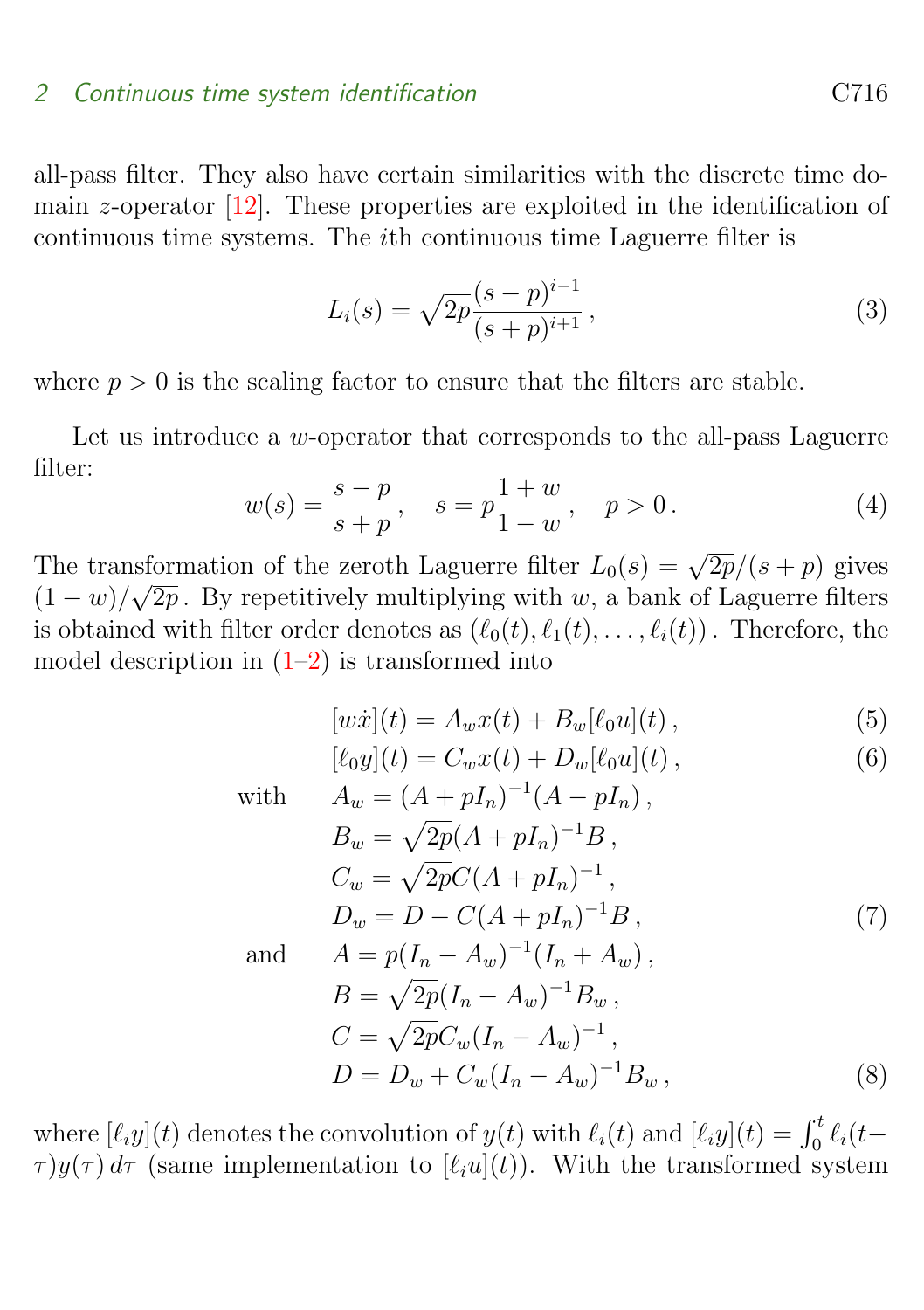description, the continuous time data equation is defined to be

$$
\begin{bmatrix}\n[\ell_0 y](t) \\
[\ell_1 y](t) \\
\vdots \\
[\ell_{i-1} y](t)\n\end{bmatrix} = \begin{bmatrix}\nC_w \\
C_w A_w \\
\vdots \\
C_w A_w^{i-1}\n\end{bmatrix} x(t) + \begin{bmatrix}\nD_w & 0 & \cdots & 0 \\
C_w B_w & D_w & \ddots & \vdots \\
\vdots & \ddots & \ddots & 0 \\
C_w A_w^{i-2} B_w & \cdots & C_w B_w & D_w\n\end{bmatrix} \begin{bmatrix}\n[\ell_0 u](t) \\
[\ell_1 u](t) \\
\vdots \\
[\ell_{i-1} u](t)\n\end{bmatrix}
$$
\n(9)

Introduce the notation

$$
Y_{i,j}^{w}(t) = \begin{bmatrix} [\ell_i y](t) \\ [\ell_{i+1} y](t) \\ \vdots \\ [\ell_{i+j-1} y](t) \end{bmatrix}; \quad \Gamma_j^{w} = \begin{bmatrix} C_w \\ C_w A_w \\ \vdots \\ C_w A_w^{j-1} \end{bmatrix};
$$

$$
H_j^{w} = \begin{bmatrix} D_w & 0 & \cdots & 0 \\ C_w B_w & D_w & \vdots \\ \vdots & \ddots & \vdots \\ C_w A_w^{j-2} B_w & \cdots & C_w B_w & D_w \end{bmatrix}.
$$

 $U_{i,j}^w(t)$  is defined similar to  $Y_{i,j}^w(t)$ . With this notation, the continuous time data equation is rewritten in a compact form as

$$
Y_{i,j}^w(t) = \Gamma_j^w[w_i x](t) + H_j^w U_{i,j}^w(t).
$$
 (10)

Using the sampled data at sampling times  $t_1, t_2, \ldots, t_N$ , the sampled data matrices are

<span id="page-5-0"></span>
$$
Y_{i,j,N}^w = \begin{bmatrix} [\ell_i y] (t_1) & [\ell_i y] (t_2) & \cdots & [\ell_i y] (t_N) \\ [\ell_{i+1} y] (t_1) & [\ell_{i+1} y] (t_2) & \cdots & [\ell_{i+1} y] (t_N) \\ \vdots & \vdots & \ddots & \vdots \\ [\ell_{i+j-1} y] (t_1) & [\ell_{i+j-1} y] (t_2) & \cdots & [\ell_{i+j-1} y] (t_N) \end{bmatrix}
$$
(11)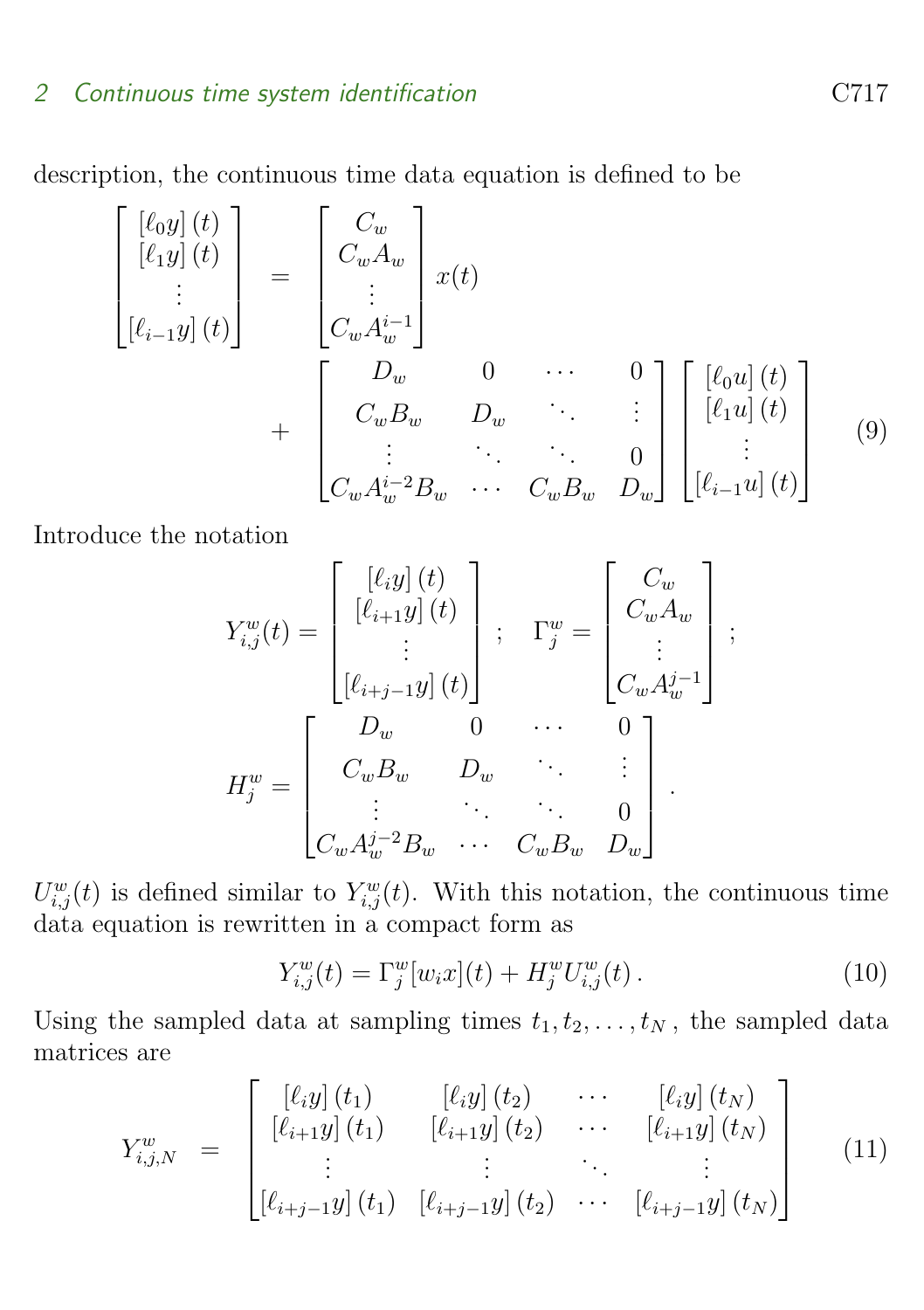$$
X_{i,N}^w = [[w_i x](t_1) [w_i x](t_2) \cdots [w_i x](t_N)]. \qquad (12)
$$

With these matrices, the sampled data equation becomes

<span id="page-6-1"></span>
$$
Y_{i,j,N}^w(t) = \Gamma_j^w X_{i,N}^w(t) + H_j^w U_{i,j,N}^w(t).
$$
 (13)

Now, the output data sequences is divided into two categories known as past and future output. Past output is denoted by constructing the data matrices from 0th to  $(i-1)$ th order and is represented by  $Y_{0,i,N}^w$ , whereas the future output is denoted by constructing the data matrices from *i*th to  $(j - 1)$ th order and is represented by  $Y_{i,j,N}^w$ . Similar construction of data matrices is applied to past and future input, and is represented as  $U_{0,i,N}^w$  and  $U_{i,j,N}^w$ respectively.

Next, we introduce the projection on the null space of  $U_{0,i,N}^w$ ,

<span id="page-6-0"></span>
$$
\Pi_{U_{0,i,N}}^{\perp} = I - U_{0,i,N}^{\top} (U_{0,i,N} U_{0,i,N}^{\top})^{-1} U_{0,i,N} . \tag{14}
$$

By multiplying [\(14\)](#page-6-0) to both side of [\(13\)](#page-6-1) the term  $H_j^wU_{0,i,N}^w$  will be removed as  $U_{0,i,N}\Pi_{0,i,N}^{\perp}=0$ . Therefore, we obtain

<span id="page-6-2"></span>
$$
Y_{0,i,N}^w \Pi_{U_{0,i,N}}^{\perp} = \Gamma_i^w X_{0,N}^w \Pi_{U_{0,i,N}}^{\perp} . \tag{15}
$$

Equation [\(15\)](#page-6-2) produces a state space model with reasonable quality if the noise level in the system is sufficiently small. However, for most of the system the noise existence either from process or measurement noise is often unavoidable. To reduce the effect of noise, we propose to use instrumental variables in the identification of state space models.

We construct the instrumental variables using future input and future output data, where the instrumental data matrix

$$
Z = \begin{bmatrix} U_{i,j,N}^w \\ Y_{i,j,N}^w \end{bmatrix} . \tag{16}
$$

Now multiply again [\(15\)](#page-6-2) with projection matrix of  $\Pi_Z^{\perp}$  to obtain

<span id="page-6-3"></span>
$$
\lim_{N \to \infty} \frac{1}{N} Y_{0,i,N} \Pi_{U_{0,i,N}}^{\perp} \Pi_Z^{\perp} = \lim_{N \to \infty} \frac{1}{N} \Gamma_j X_{i,N} \Pi_{U_{0,i,N}}^{\perp} \Pi_Z^{\perp} . \tag{17}
$$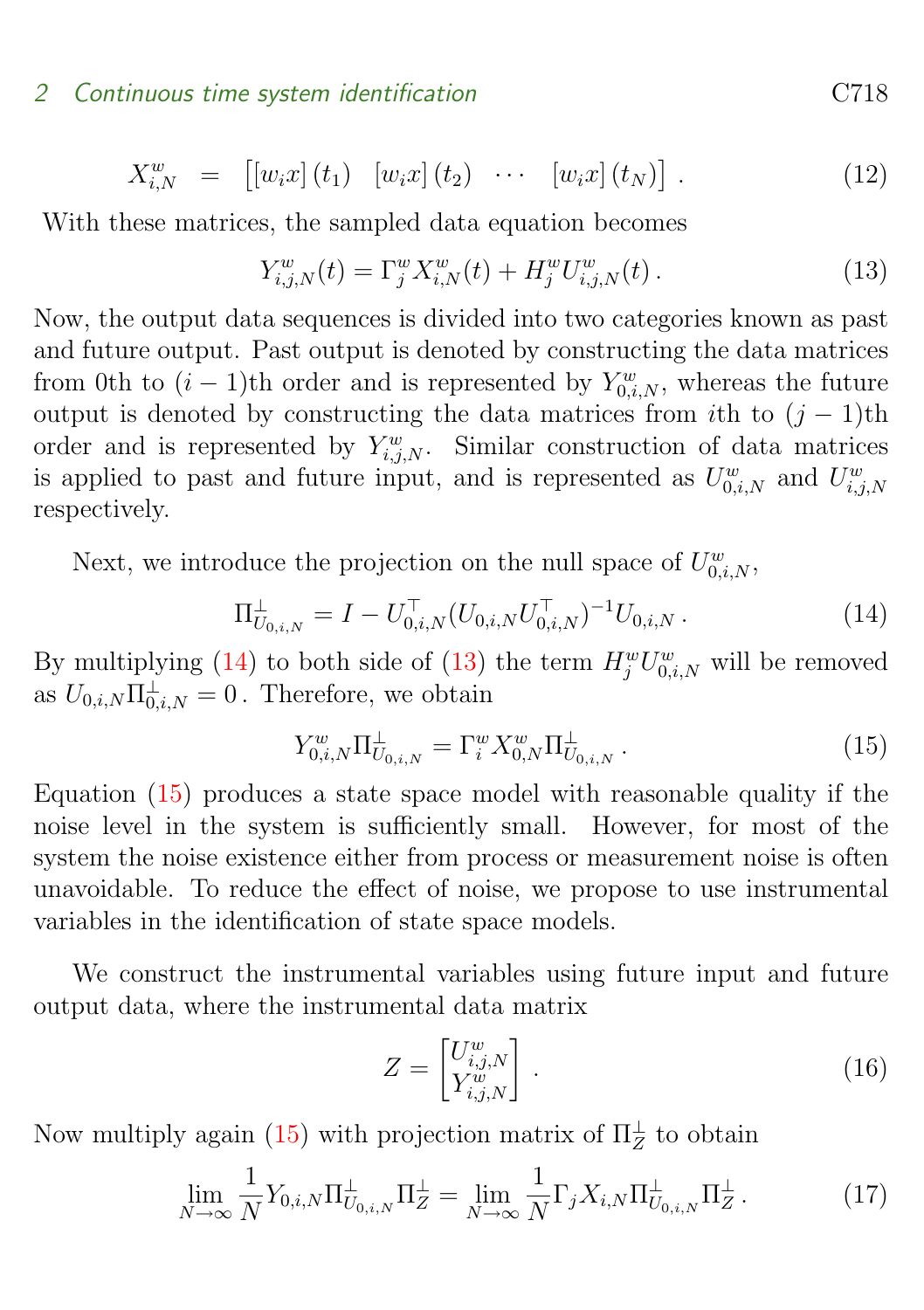<span id="page-7-2"></span>Another matter to be considered is the effect of initial state condition of the state space system. This problem is overcome by introducing data matrices constructed from the set of Laguerre filter. Here,

<span id="page-7-1"></span>
$$
\Psi_{i,j,N} = \begin{bmatrix} \ell_i(t_1) & \ell_i(t_2) & \cdots & \ell_i(t_N) \\ \ell_{i+1}(t_1) & \ell_{i+1}(t_2) & \cdots & \ell_{i+1}(t_N) \\ \vdots & \vdots & \ddots & \vdots \\ \ell_{i+j-1}(t_1) & \ell_{i+j-1}(t_2) & \cdots & \ell_{i+j-1}(t_N) \end{bmatrix}
$$
(18)

The past Laguerre filter bank is used for causal case and is denoted by  $\Psi_{0,i,N}$ while the future Laguerre filter bank is used for anti-causal case and is denoted by  $\Psi_{i,j,N}$ . This term results in the exponential decay of the initial state of the state space system.

# <span id="page-7-0"></span>2.1 Constructing filtered data matrices

There are few ways that could be implemented in order to generate the Laguerre functions [\[13\]](#page-20-1). Here we use the numerical solution of the differential equations

$$
\begin{bmatrix} i_1(t) \\ i_2(t) \\ \vdots \\ i_i(t) \end{bmatrix} = \begin{bmatrix} -p & 0 & \cdots & 0 \\ -2p & -p & \cdots & 0 \\ \vdots & \ddots & \ddots & \vdots \\ -2p & \cdots & -2p & -p \end{bmatrix} \begin{bmatrix} l_1(t) \\ l_2(t) \\ \vdots \\ l_i(t) \end{bmatrix},
$$
(19)

with the initial conditions

$$
\begin{bmatrix} l_1(0) \\ l_2(0) \\ \vdots \\ l_i(0) \end{bmatrix} = \sqrt{2p} \begin{bmatrix} 1 \\ 1 \\ \vdots \\ 1 \end{bmatrix} . \tag{20}
$$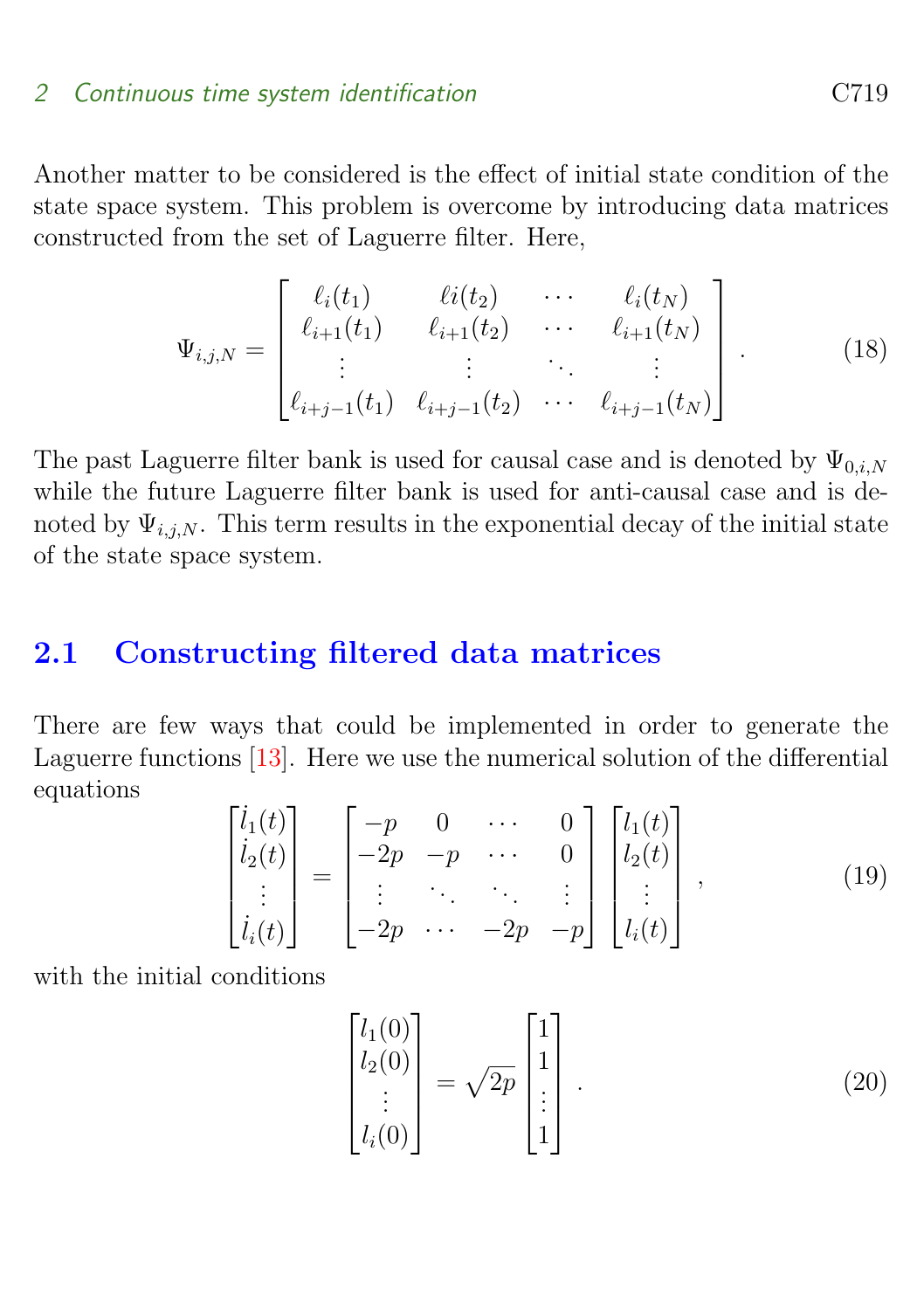Hence, a set of continuous time Laguerre functions are found numerically by iteratively solving the difference equations

<span id="page-8-1"></span>
$$
\begin{bmatrix} l_1(t_{a+1}) \\ l_2(t_{a+1}) \\ \vdots \\ l_i(t_{a+1}) \end{bmatrix} \approx \begin{bmatrix} -p & 0 & \cdots & 0 \\ -2p & -p & \cdots & 0 \\ \vdots & \ddots & \ddots & \vdots \\ -2p & \cdots & -2p & -p \end{bmatrix} \begin{bmatrix} l_1(t_a) \\ l_2(t_a) \\ \vdots \\ l_i(t_a) \end{bmatrix} \times \Delta t + \begin{bmatrix} l_1(t_a) \\ l_2(t_a) \\ \vdots \\ l_i(t_a) \end{bmatrix}, \quad (21)
$$

with

$$
\begin{bmatrix} l_1(t_0) \\ l_2(t_0) \\ \vdots \\ l_i(t_0) \end{bmatrix} = \sqrt{2p} \begin{bmatrix} 1 \\ 1 \\ \vdots \\ 1 \end{bmatrix}, \qquad (22)
$$

and  $\Delta t = t_{a+1} - t_a$  being the integration step size (sampling rate).

To generate the filtered input and output, and instead of performing a convolution, the data matrices are developed via implementation of the solution of the differential equation

$$
\begin{bmatrix} \dot{z}_1(t) \\ \dot{z}_2(t) \\ \vdots \\ \dot{z}_i(t) \end{bmatrix} = \begin{bmatrix} -p & 0 & \cdots & 0 \\ -2p & -p & \cdots & 0 \\ \vdots & \ddots & \ddots & \vdots \\ -2p & \cdots & -2p & -p \end{bmatrix} \begin{bmatrix} z_1(t) \\ z_2(t) \\ \vdots \\ z_i(t) \end{bmatrix} + \sqrt{2p} \begin{bmatrix} 1 \\ 1 \\ \vdots \\ 1 \end{bmatrix} y(t). \tag{23}
$$

Therefore, a set of filtered output is generated numerically by iteratively solving the difference equations

<span id="page-8-0"></span>
$$
\begin{bmatrix} y_1^f(t) \\ y_2^f(t) \\ \vdots \\ y_i^f(t) \end{bmatrix} \approx \begin{bmatrix} y_1^f(t) \\ y_2^f(t) \\ \vdots \\ y_i^f(t) \end{bmatrix} + \begin{bmatrix} -p & 0 & \cdots & 0 \\ -2p & -p & \cdots & 0 \\ \vdots & \ddots & \ddots & \vdots \\ -2p & \cdots & -2p & -p \end{bmatrix} \begin{bmatrix} y_1^f(t) \\ y_2^f(t) \\ \vdots \\ y_i^f(t) \end{bmatrix} \times \Delta t
$$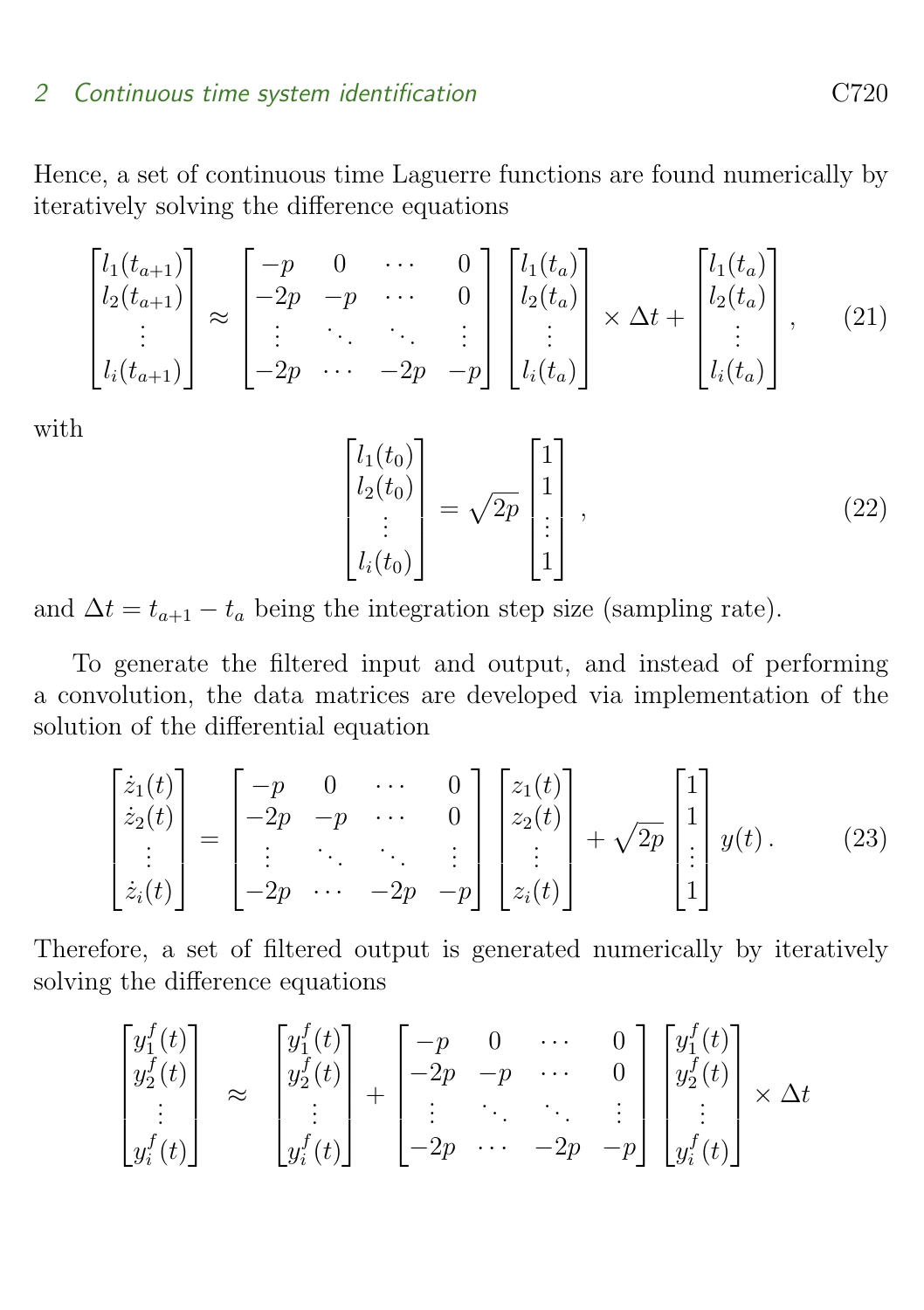$$
+\sqrt{2p}\begin{bmatrix}1\\1\\ \vdots\\1\end{bmatrix}y(t)\times\Delta t,\tag{24}
$$

with zero initial condition of  $y_i^f$  $i<sub>i</sub>(t)$ . The filtered input is also formed in a similar way.

# <span id="page-9-0"></span>2.2 Identification using a causal IV

Let  $L_i(s)$  be a bank of causal Laguerre filters  $(p > 0)$ . Let  $u(t)$  and  $y(t)$ be the input and output plant data described in [\(1\)](#page-3-1) and [\(2\)](#page-3-1). Let  $U_{0,i,N}^w$ ,  $Y^w_{0,i,N}$ ,  $U^w_{i,j,N}$  and  $Y^w_{i,j,N}$  be constructed from  $u(t)$  and  $y(t)$ , according to [\(11\)](#page-5-0) and  $\Psi_{0,i,N}$  as in  $(18)$ .

Consider the RQ factorisation

<span id="page-9-1"></span>
$$
\begin{bmatrix}\n\Psi_{0,i,N} \\
U_{0,i,N}^w \\
U_{i,j,N}^w \\
Y_{i,j,N}^w \\
Y_{0,i,N}^w\n\end{bmatrix} = \begin{bmatrix}\nR_{11} & 0 & 0 & 0 & 0 \\
R_{21} & R_{22} & 0 & 0 & 0 \\
R_{31} & R_{32} & R_{33} & 0 & 0 \\
R_{41} & R_{42} & R_{43} & R_{44} & 0 \\
R_{51} & R_{52} & R_{53} & R_{54} & R_{55}\n\end{bmatrix} \begin{bmatrix}\nQ_1 \\
Q_2 \\
Q_3 \\
Q_4 \\
Q_5\n\end{bmatrix} .
$$
\n(25)

Then

$$
\lim_{N \to \infty} \frac{1}{\sqrt{N}} \begin{bmatrix} R_{53} & R_{54} \end{bmatrix} = \lim_{N \to \infty} \frac{1}{\sqrt{N}} \Gamma_i^w X_{0,N}^w \begin{bmatrix} Q_3 \\ Q_4 \end{bmatrix}^\top.
$$
 (26)

**Proof:** From the the  $RQ$  factorisation of  $(25)$  we have

$$
\lim_{N \to \infty} \frac{1}{\sqrt{N}} \left[ R_{53} \quad R_{54} \right] = \lim_{N \to \infty} \frac{1}{\sqrt{N}} Y_{0,i,N}^w \left[ \begin{matrix} Q_3 \\ Q_4 \end{matrix} \right]^\top . \tag{27}
$$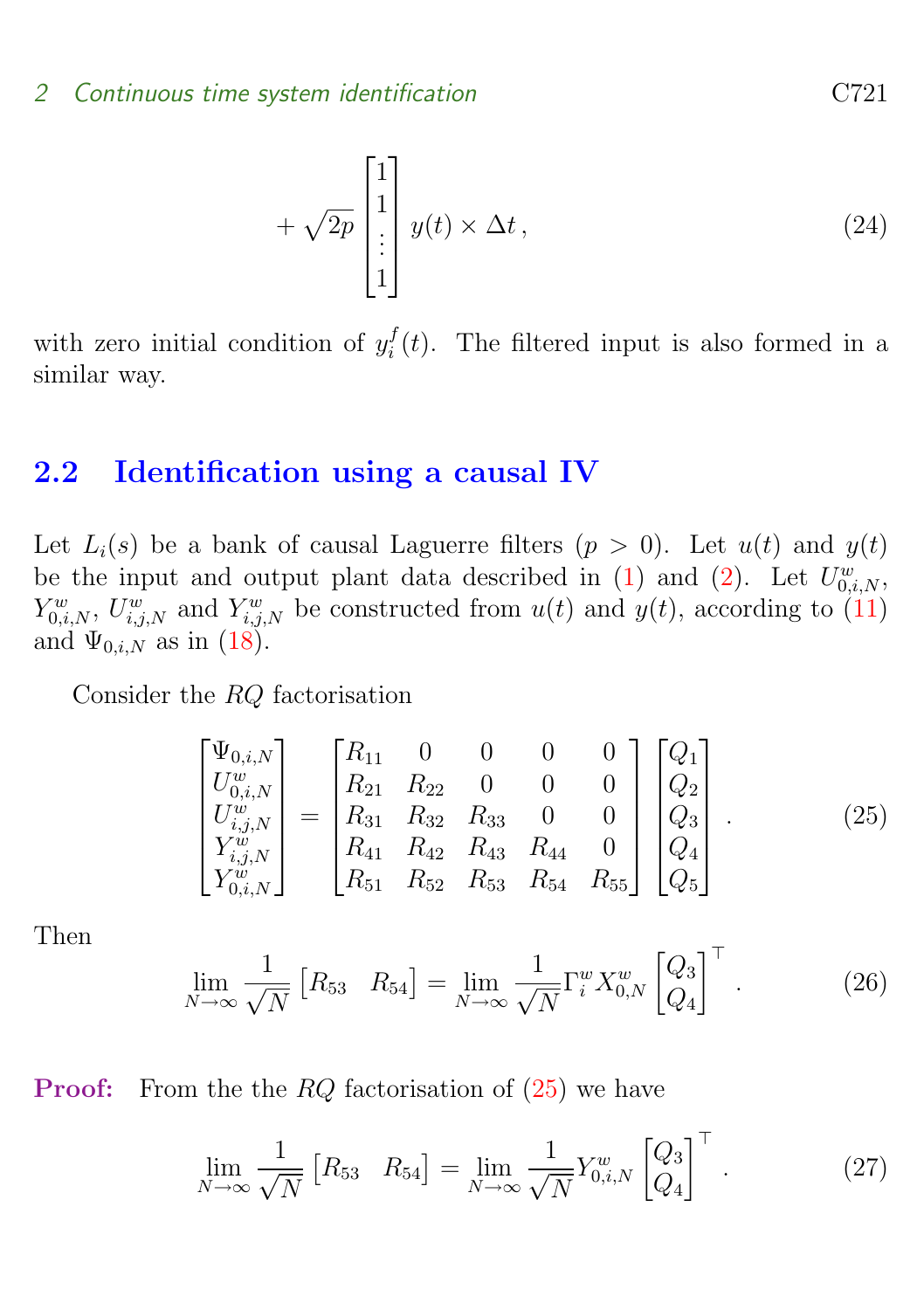From [\(13\)](#page-6-1) and [\(17\)](#page-6-3)

$$
\lim_{N \to \infty} \frac{1}{\sqrt{N}} Y_{0,i,N}^w \begin{bmatrix} Q_3 \\ Q_4 \end{bmatrix}^\top = \lim_{N \to \infty} \frac{1}{\sqrt{N}} \Gamma_i^w X_{0,N}^w \begin{bmatrix} Q_3 \\ Q_4 \end{bmatrix}^\top.
$$
 (28)

The terms due to the input and the initial state are zero because of the orthogonality between  $(Q_1, Q_2)$  and  $(Q_3, Q_4)$ . The noise terms will also disappear as  $N$  goes to infinity.

# <span id="page-10-0"></span>2.3 Identification algorithm

The identification procedure used is based on the causal Laguerre filter. The subspace algorithm to identify the continuous time system is the following.

- 1. Construct the filtered data matrices of  $U_{0,i,N}^w$ ,  $U_{i,j,N}^w$ ,  $Y_{0,i,N}^w$  and  $Y_{i,j,N}^w$ according to [\(24\)](#page-8-0), and  $\Psi_{0,i,N}$  according to [\(21\)](#page-8-1).
- 2. Perform the RQ decomposition

$$
\begin{bmatrix} \Psi_{0,i,N} \\ U_{0,i,N}^w \\ U_{i,j,N}^w \\ Y_{i,j,N}^w \\ Y_{0,i,N}^w \end{bmatrix} = \begin{bmatrix} R_{11} & 0 & 0 & 0 & 0 \\ R_{21} & R_{22} & 0 & 0 & 0 \\ R_{31} & R_{32} & R_{33} & 0 & 0 \\ R_{41} & R_{42} & R_{43} & R_{44} & 0 \\ R_{51} & R_{52} & R_{53} & R_{54} & R_{55} \end{bmatrix} \begin{bmatrix} Q_1 \\ Q_2 \\ Q_3 \\ Q_4 \\ Q_5 \end{bmatrix}
$$

3. Perform the singular value decomposition (SVD) to the working matrix  $\begin{bmatrix} R_{53} & R_{54} \end{bmatrix}$ :

$$
\begin{bmatrix} R_{53} & R_{54} \end{bmatrix} = USV^{\top}.
$$

4. Determine the model order n from the singular value in S, and construct  $U_n$  from the first n columns of U. Take  $U_1$  as the upper  $(i -$ 1)l rows of  $U_n$  and  $U_2$  the lower  $(i-1)$ l rows of  $U_n$ .

.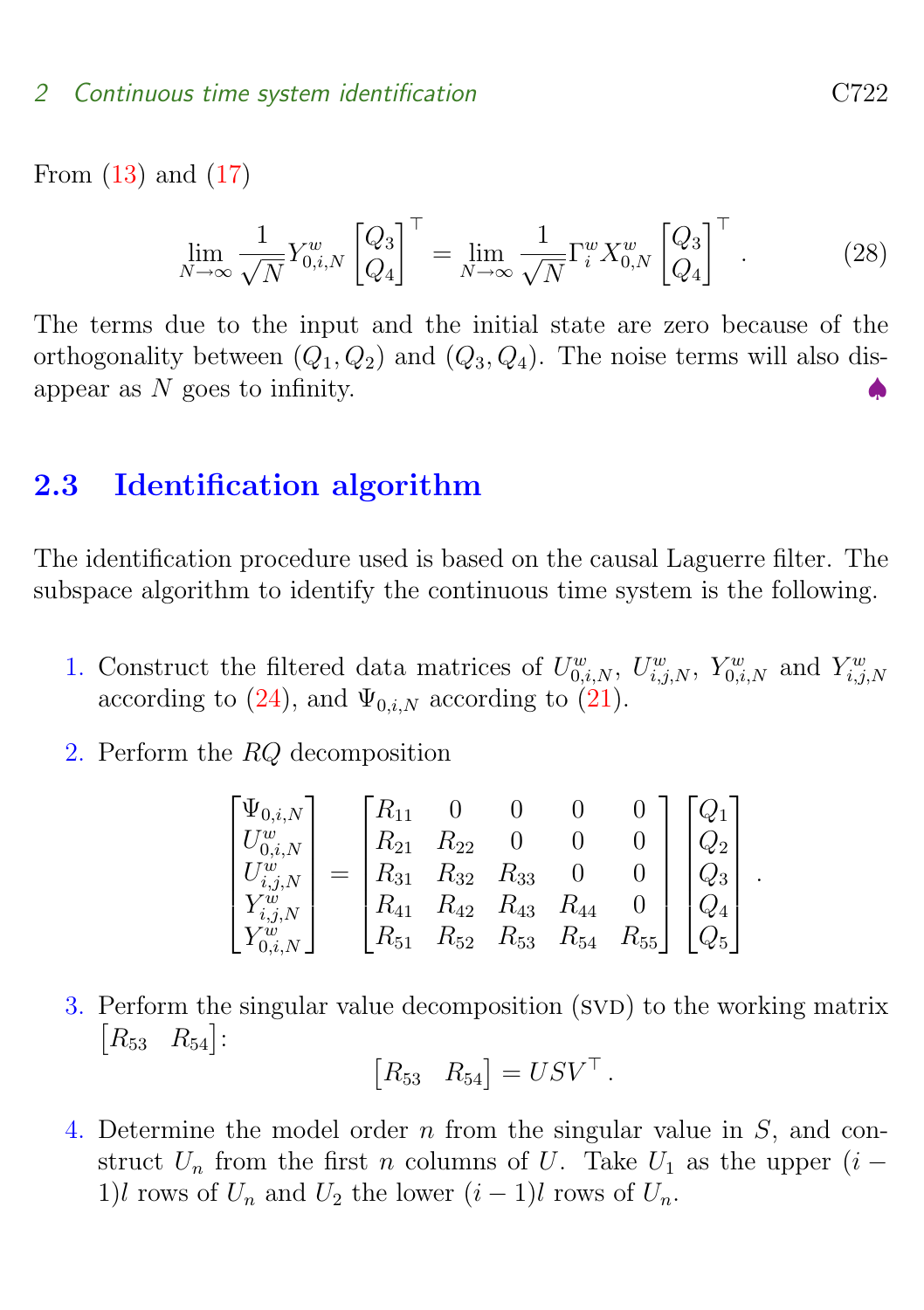#### 3 Simulation examples C723

5. Compute  $A_w$  and  $C_w$ :

$$
C_w = \text{the upper } l \text{ rows of } U_n,
$$
  

$$
A_w = U_1^{\dagger} U_2.
$$

6. The A and C are obtained using the relations

$$
A = p(I_n + A_w)(I_n - A_w)^{-1},
$$
  
\n
$$
C = \sqrt{2p}C_w(I_n - A_w)^{-1}.
$$

7. Solve least squares problem from model structure

$$
y(t | B, D) = C(qI_n - A)^{-1}Bu(t) + Du(t).
$$

- 8. Reconstruct  $B$  and  $D$  from  $(B, D)$ .
- 9. Generate the predicted output.

# <span id="page-11-0"></span>3 Simulation examples

To demonstrate the performance of the proposed approach in identifying a continuous time system, we chose two sets of data: a simulated system with coloured noise disturbance (System [3.1\)](#page-11-1); and a set of real plant data from magnetic bearing system apparatus (System [3.2\)](#page-13-0).

# <span id="page-11-1"></span>3.1 Coloured noise

System [3.1](#page-11-1) has the transfer function

$$
G(s) = \frac{100}{(s+1)(s+3)}.
$$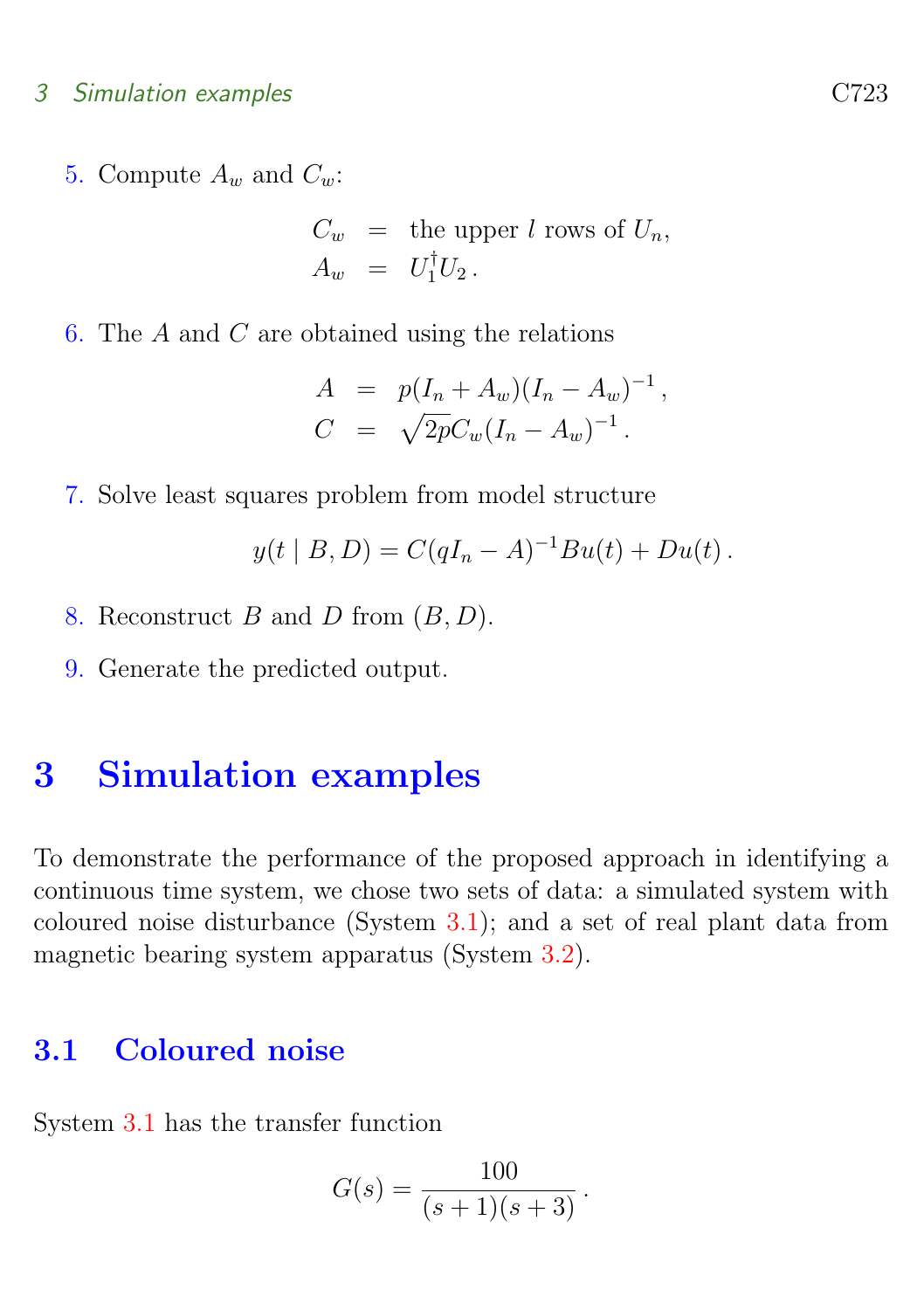# 3 Simulation examples C724



<span id="page-12-0"></span>Figure 1: Input and output data System [3.1](#page-11-1)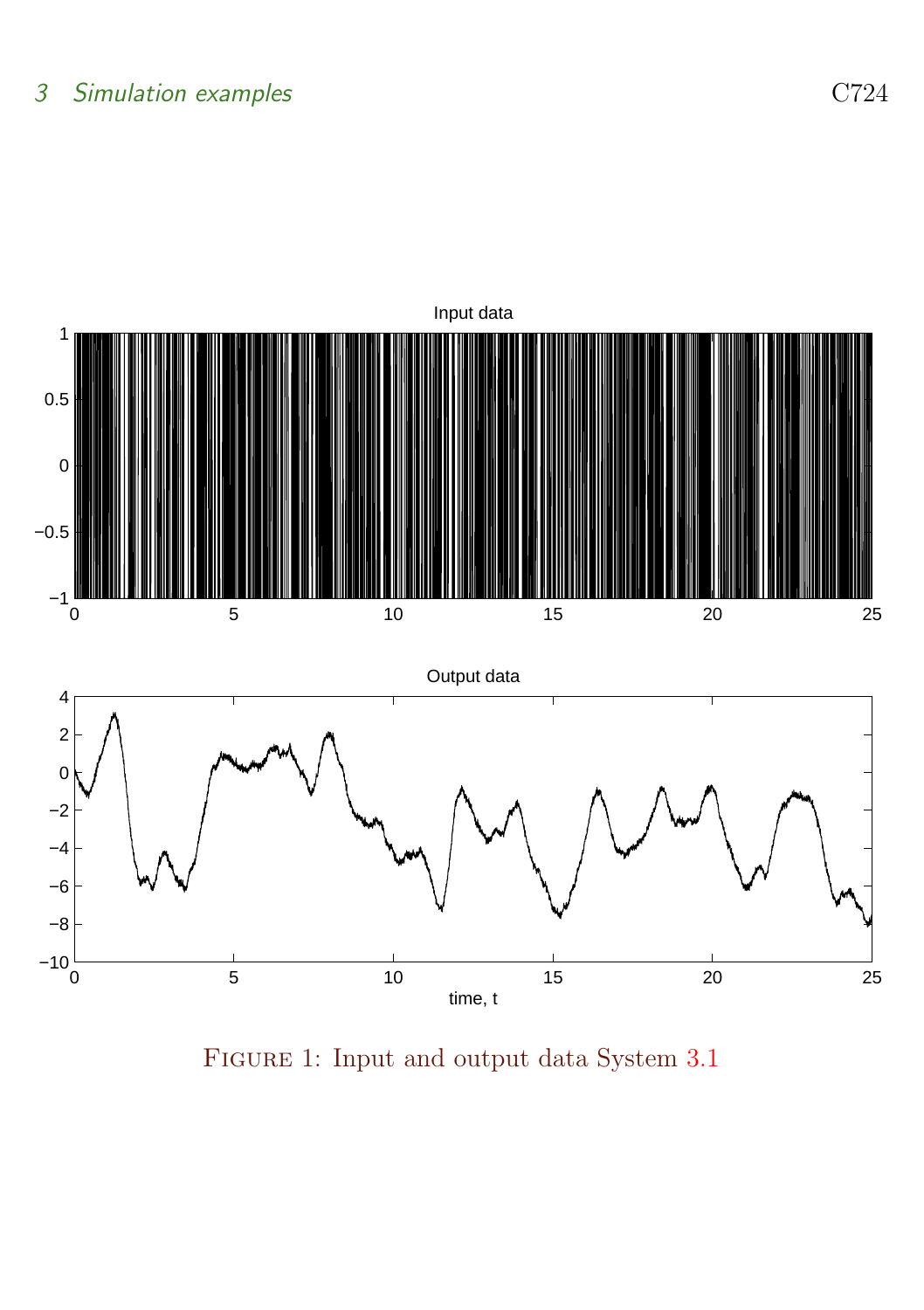### 3 Simulation examples C725

The input signal,  $u(t)$  is generated using a Gaussian random binary signal (GRBS) with a coloured noise sequence. At sampling time,  $t = 0.005$  s, 5000 sets of input and output data is obtained. Then, the output is contaminated with a random walk type disturbance with a discrete filter  $V(z) =$  $0.1/(z - 0.1)$  $0.1/(z - 0.1)$  $0.1/(z - 0.1)$ . Figure 1 shows the plot of input and output data. This data set is further divided into estimation data set and validation data set. Related design parameters used in the algorithm are set to  $i = 10$  and  $p = 1$ . The performance of the estimated model is assessed based on the fit between the measured output and the estimated one. The comparison results of estimation and validation data sets with the predicted outputs from the model obtained using subspace method is shown in Figure [2.](#page-14-0) The result shows that the model could describe the system closely. Further verification tests on mean square error (MSE) and system variance give MSE  $= 0.0105$  and var = 0.9985 for estimation data and MSE = 0.0096 and var = 0.9976 for validation data. This shows that the model is able to identify the system with low mse and good percentage of accuracy even to a validation data set that was not used in the estimation. The Bode plot of system frequency response is also compared with the model's frequency response as in Figure [3.](#page-15-0)

# <span id="page-13-0"></span>3.2 Magnetic bearing system

The second data set is taken from a magnetic bearing system apparatus. This system has four input and four output system that maintain the position of rotor on x-axis and y-axis for two-sided, left and right bearing. As for the single input and single output case, four sets of input output data are collected from the experimental apparatus. However, this article only shows one experimental result as the other three can be treated in the same manner. The sampling interval is  $\Delta t = 7.8125 \times 10^{-4}$  s, 1024 samples of input and output data are collected. Figure [4](#page-16-0) plots the input and output data. Again, the data set is divided into an estimation data set and a validation data set. Related design parameters used in the algorithm are set to  $i = 10$  and  $p = 1$ . The comparison results of 512 data points of estimation and validation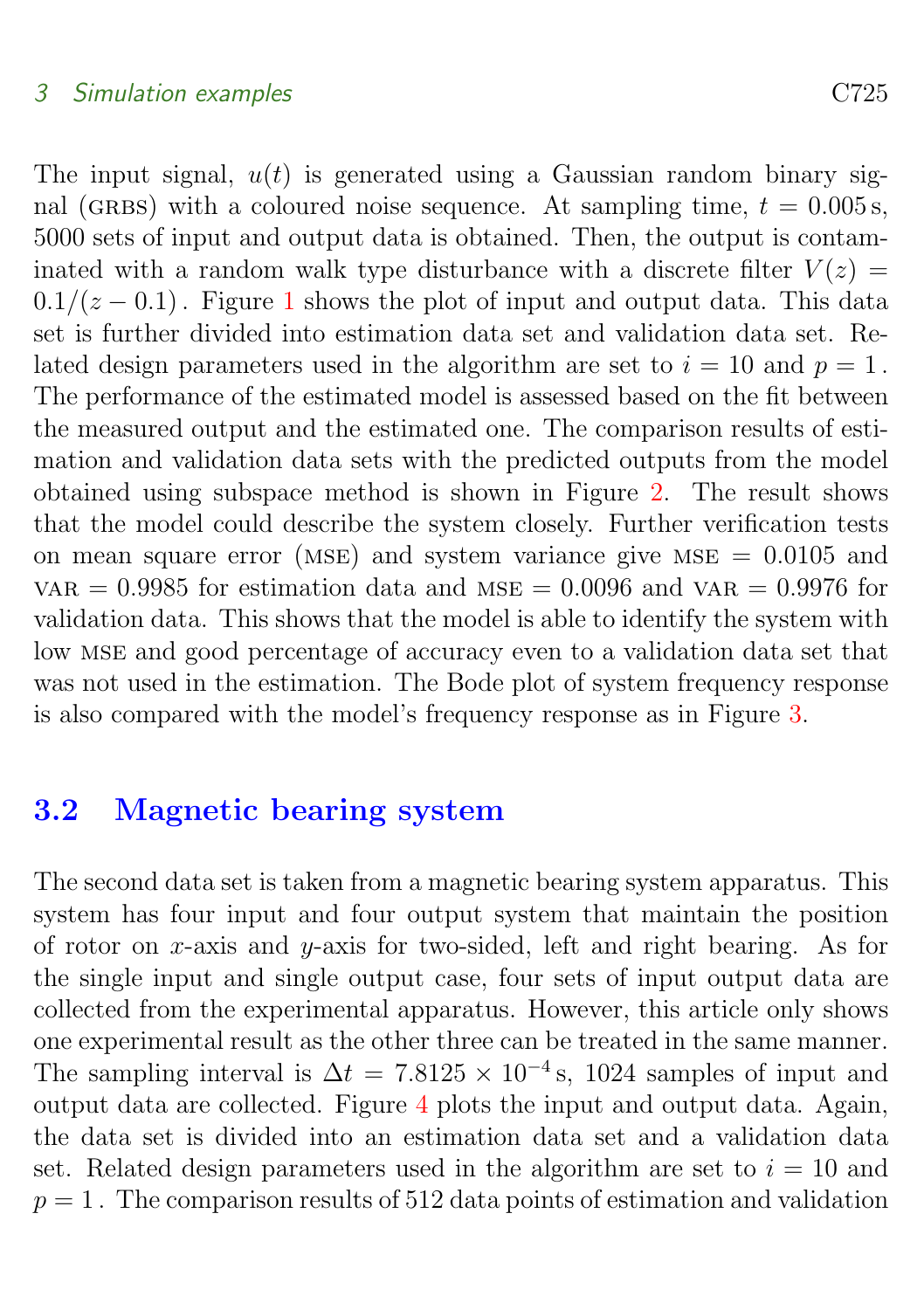

<span id="page-14-0"></span>Figure 2: Comparison between predicted output and the system output - System [3.1](#page-11-1)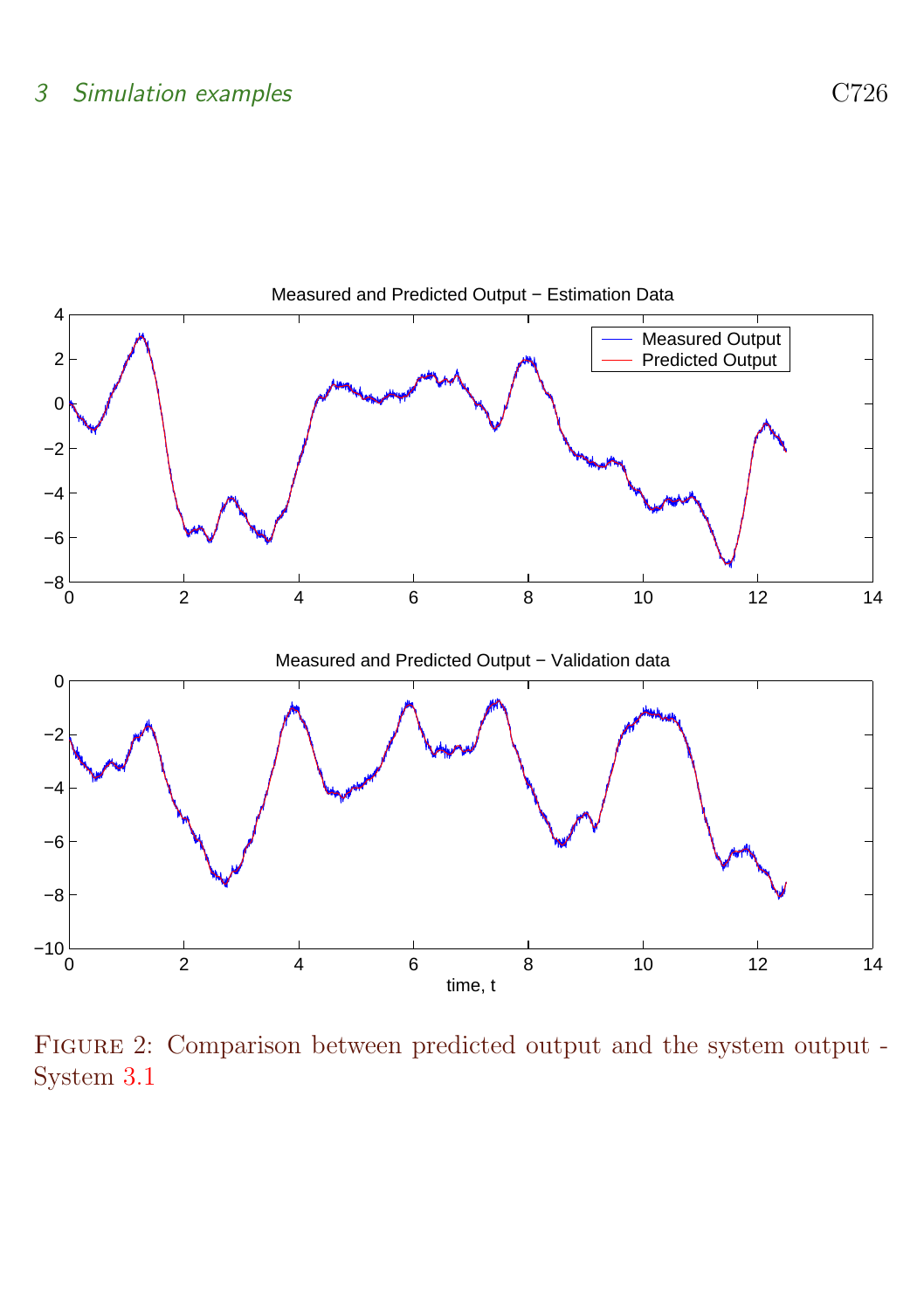

<span id="page-15-0"></span>FIGURE 3: Comparison of model and system frequency response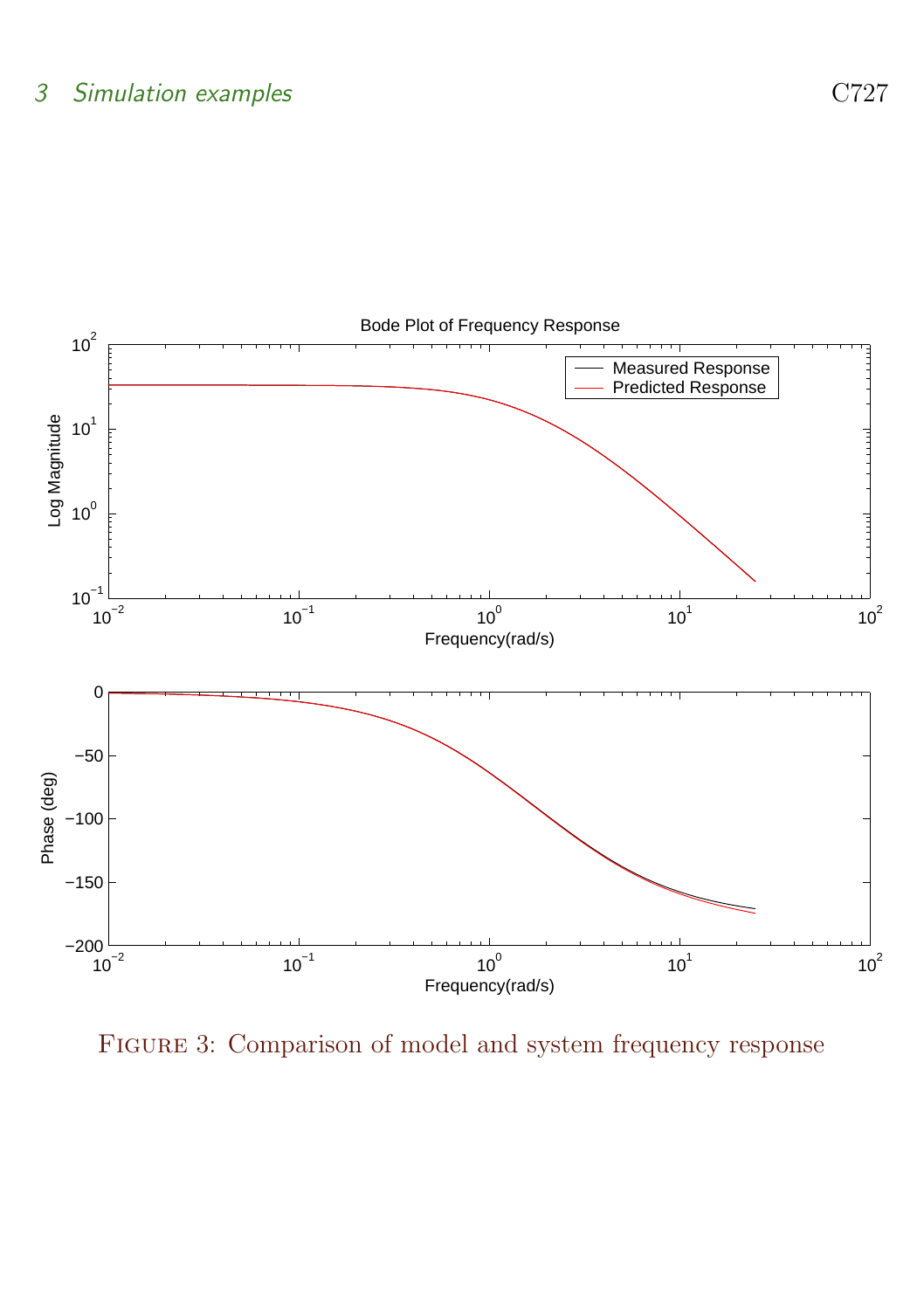

<span id="page-16-0"></span>Figure 4: Input and output data of System [3.2](#page-13-0)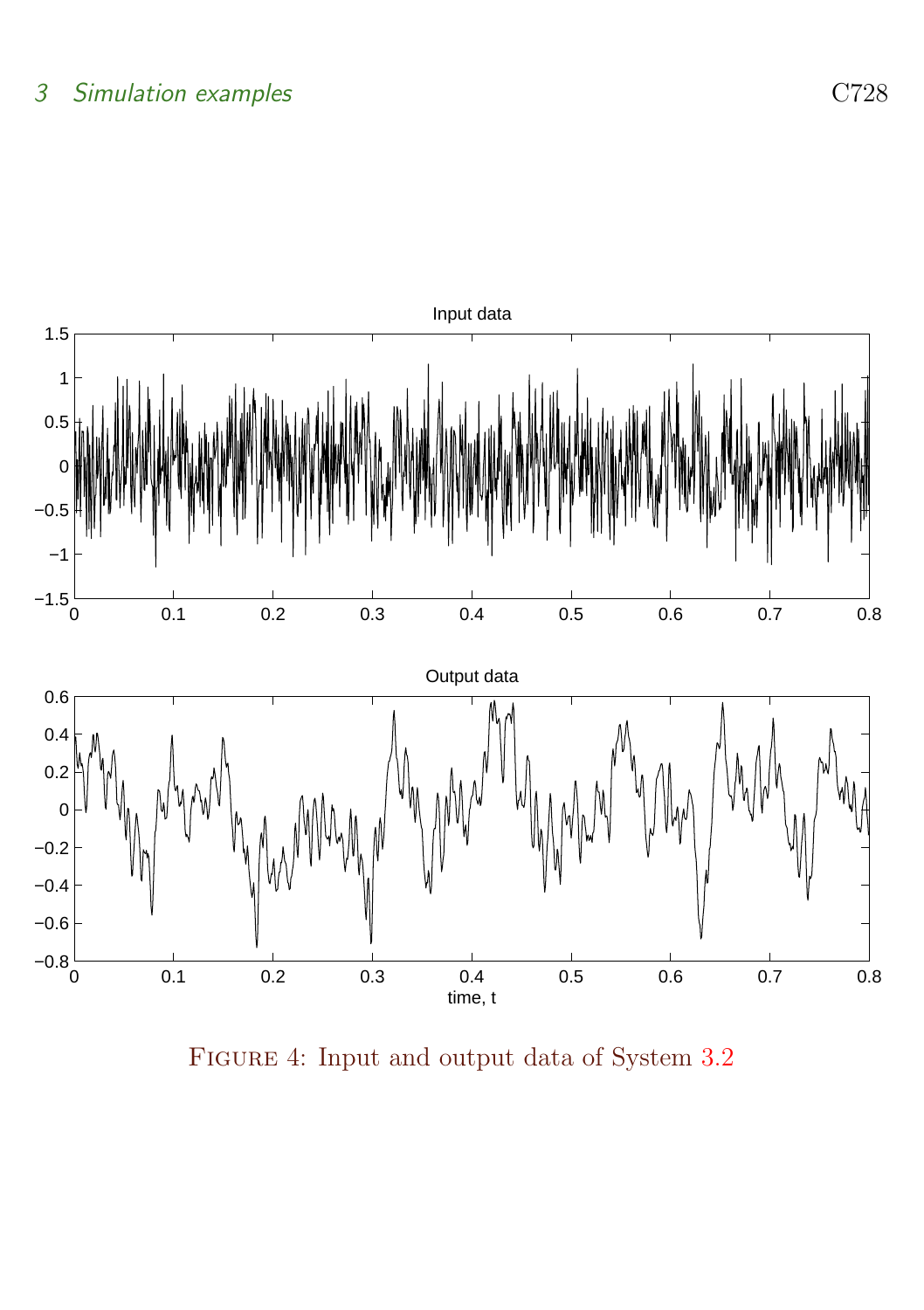## 4 Conclusion C729

data sets between the model's output and system's output are shown in Figure [5.](#page-18-0) Verification tests on mean square error (mse) and system variance give  $MSE = 0.0113$  and  $VAR = 0.7830$  for estimation data and  $MSE = 0.0125$ and  $\varphi$  variance 0.7936 for validation data.

# <span id="page-17-1"></span>4 Conclusion

We presented a subspace method to identify a continuous time state space model using instrumental variables. The innovation of constructing filtered data matrices using differential equations provides better computation and easily maintainable parametrisation. In addition, the use of causal Laguerre filters and instrumental variables improves the quality of the model in the presence of measurement noise. This approach was applied to the set of simulated data and the set of experimental data generated from a magnetic bearing system apparatus. Both applications show the efficacy of the proposed algorithm.

# References

- <span id="page-17-2"></span><span id="page-17-0"></span>[1] L. Ljung, System Identification: Theory for the User, Prentice Hall, New Jersey, 1999. [C713,](#page-1-1) [C714](#page-2-0)
- <span id="page-17-3"></span>[2] G. C. Goodwin, S. T. Graebe and M. E. Salgado, Control System Design, Prentice Hall, New Jersey, 2001. [C713](#page-1-1)
- <span id="page-17-4"></span>[3] T. McKelvey, H. Akcay and L. Ljung, Subspace-based Multivariable System Identification from Frequency Response Data, IEEE Trans. on Automatic Control, 41(7), 960–979, 1996. [C714](#page-2-0)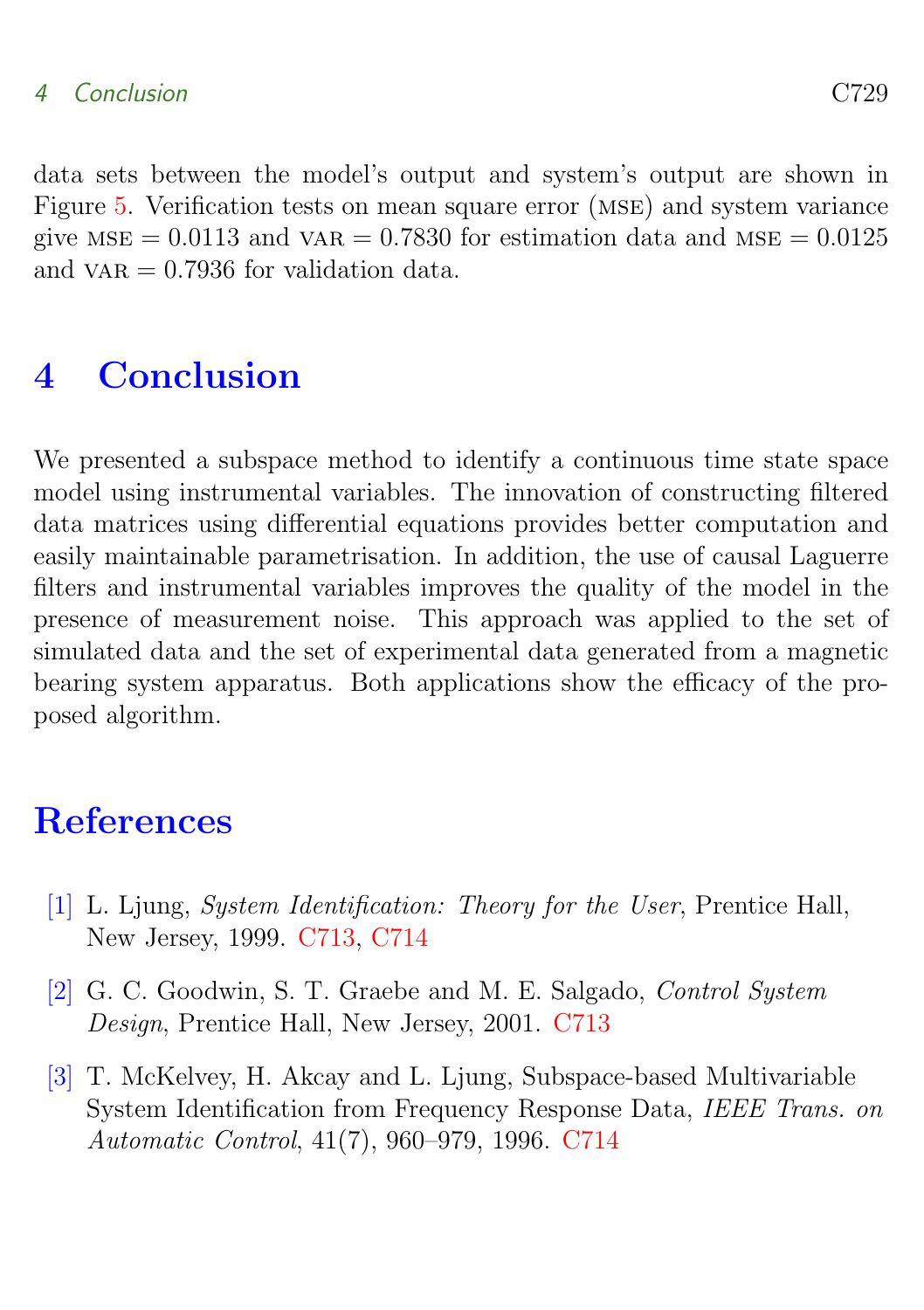

<span id="page-18-0"></span>Figure 5: Comparison between the predicted output and the system's output of System [3.2](#page-13-0)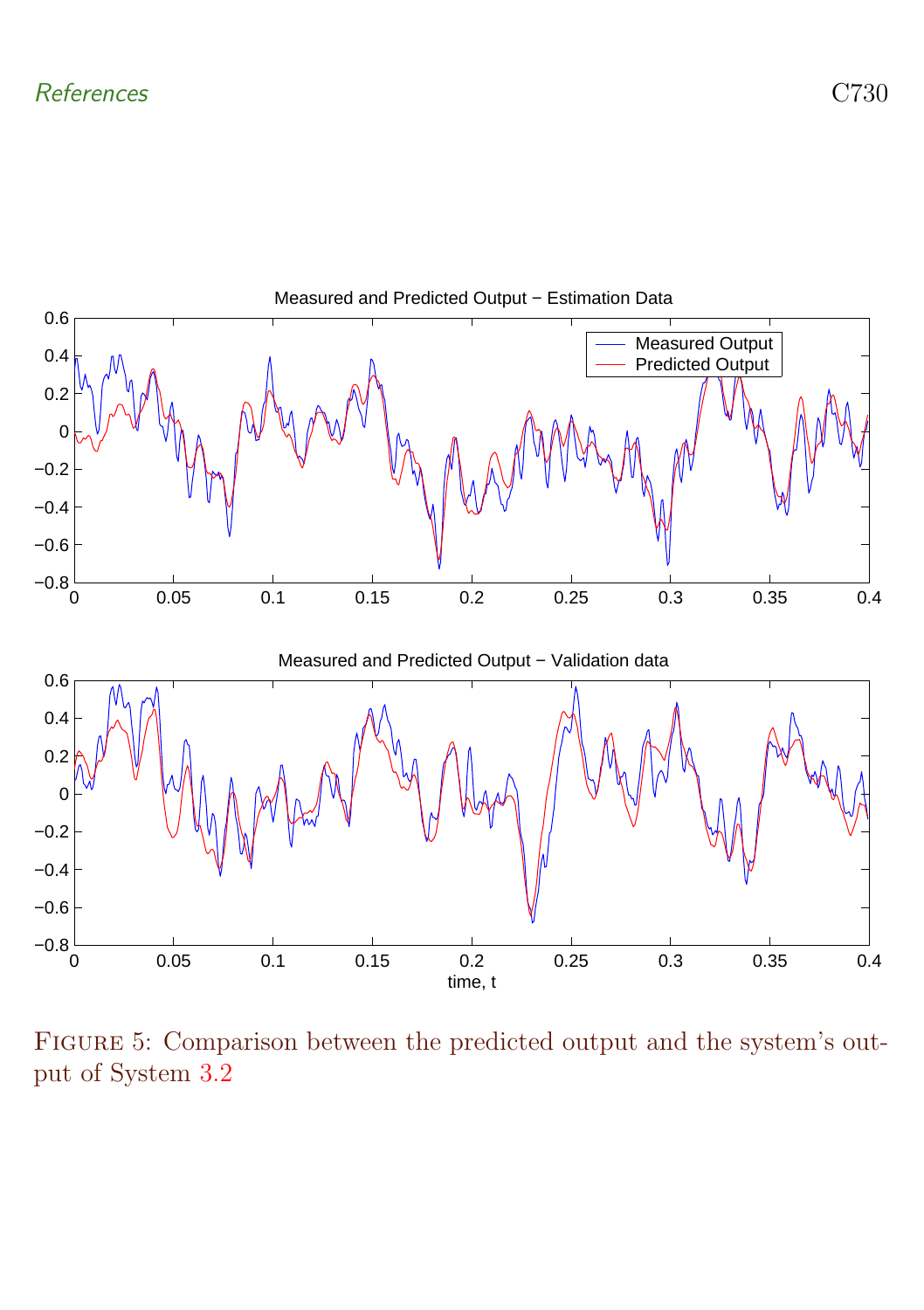## References C731

- <span id="page-19-0"></span>[4] T. Gustafsson, M. Lovera and M. H. Verhaegen, A Novel Algorithm for Recursive Instrumental Variable Based Subspace Identification, in Proc. of IEEE Conf. on Decision and Control, 3920–3925, 1998. [C714](#page-2-0)
- <span id="page-19-1"></span>[5] F. Demourant and G. Ferreres, A Frequency Domain Identification-control Approach for A Flexible Aircraft, in Proc. of IEEE Int. Conf. on Control Applications, 126–137, 2002. [C714](#page-2-0)
- <span id="page-19-2"></span>[6] B. R. J. Haverkamp, C. T. Chou, M. H. Verhaegen and R. Johansson, Identification of continuous-time MIMO state space models from sampled data in the presence of process and measurement noise, in Proc. of 35th. Conf. on Decision and Control, 1539–1544, 1996. [C714](#page-2-0)
- <span id="page-19-3"></span>[7] H. Akcay, S. M. Islam and B. Ninnes, Subspace-based identification of power transformer models from frequency response data, IEEE Trans. on Inst. and Measurement, 48(3), 700–704, 1999. [C714](#page-2-0)
- <span id="page-19-4"></span>[8] H. L. Ari and A. J. Devancy, The time-reversal technique re-interpreted: Subspace-based signal processing for multi-static target location, in Proc. of IEEE on Sensor Array and Multi-channel Signal Processing Workshop, 509–513, 2000. [C714](#page-2-0)
- <span id="page-19-5"></span>[9] W. Favoreel, B. De Moor and P. Van Overschee, Subspace identification of bilinear systems subject to white inputs, IEEE Trans. on Automatic Control), 44(6), 1157–1165, 1999. [C714](#page-2-0)
- <span id="page-19-6"></span>[10] H. Kato, S. Wakui, T. Mayama, A. Toukairin, H. Takanashi and S. Adashi, System identification of anti-vibration units in semiconductor exposure apparatus, in Proc. of IEEE Int. Conf. on Control Applications, 1312–1317, 1999. [C714](#page-2-0)
- <span id="page-19-7"></span>[11] Z.J. Yang, Frequency domain subspace model identification with the aid of the w-operator, in Proc. of the SICE Annual Conf., 1077–1080, 1998. [C714](#page-2-0)